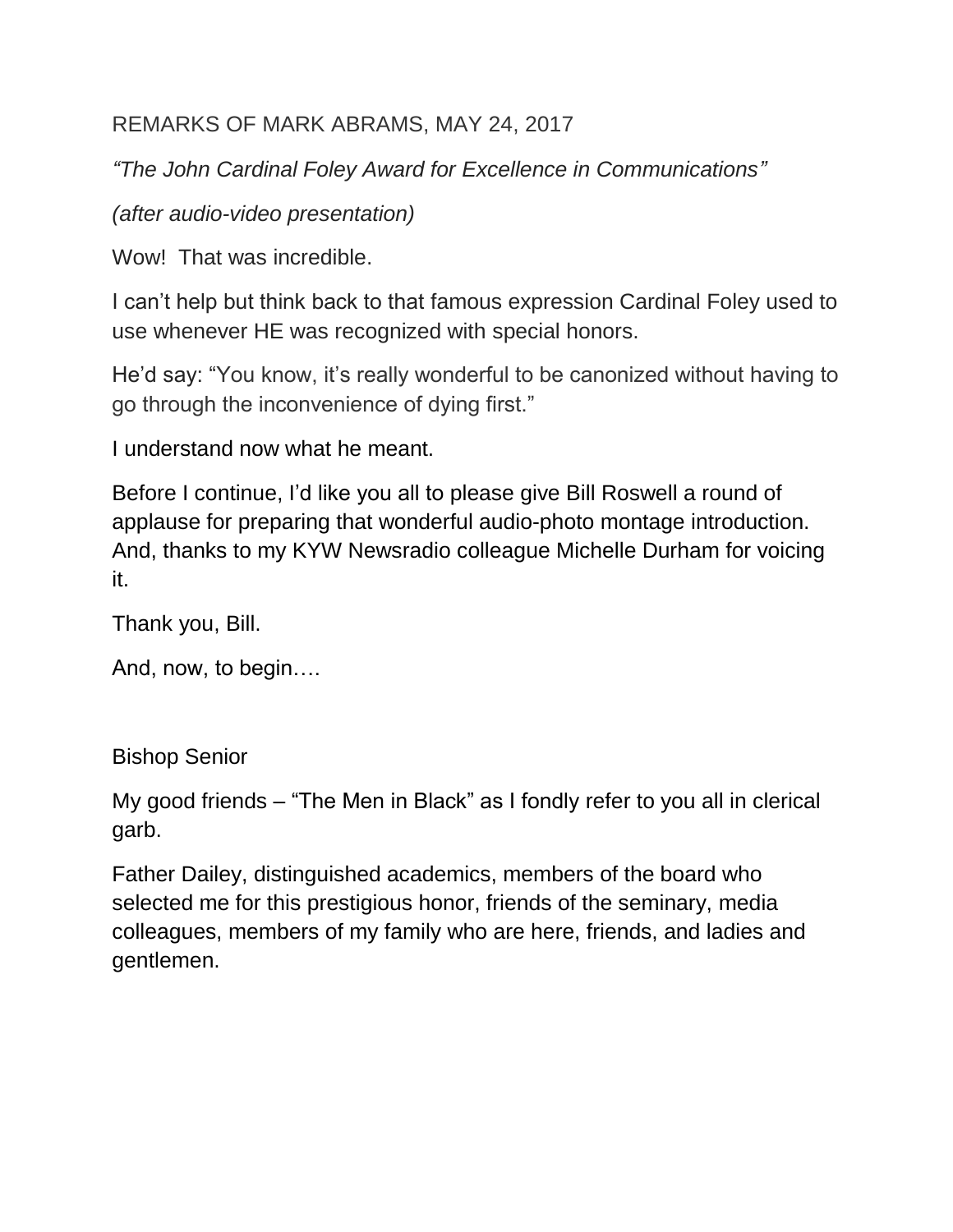It is indeed humbling to be standing here before you tonight.

I know Cardinal Foley is with us tonight. My good friend and mentor has been looking out for all of us since his passing six years ago. There isn't a day that goes by that I don't think of him. I count on him as one of my intercessors in my daily rosary prayers.

I am gratified to be recognized with this award bearing his name.

Because of his assistance, over the years I was able to gather and report on some of the great moments in Roman Catholic Church history.

Among them, the canonization of Philadelphia's St. Katherine Drexel, the election of Pope Benedict the Sixteenth, and even sharing in stories of Pope John Paul the Second.

And, of course, there was the Cardinal's final commentary that he did for us from the KYW TV studios describing John Paul's beatification Mass – indeed a special occasion for the Cardinal's former boss who he served from 1984 until John Paul's death.

The cardinal did not live to see John Paul elevated to sainthood. But he watched it all from heaven.

Now, I'm sure many of you have heard many times the story he told of his waiting in the Philippines for Pope John Paul II to arrive for the World Youth Day Mass. If you haven't, see me afterward and I'll pass it along.

Let me just relate this (imitate Foley's Pope John Paul II laugh)

Then-Archbishop Foley was the point man who helped make our coverage of the Vatican, the Catholic Church, and the 2005 election of Pope Benedict great. He accommodated so many media who were in Rome for the funeral of John Paul II and the election of a new pope.

But he made time for us – despite the sea of media - because he loved Philadelphia AND he loved KYW Newsradio.

After Benedict's election, Archbishop Foley got us tickets to the Paul the Sixth hall where he had arranged special seating for my colleague, Bill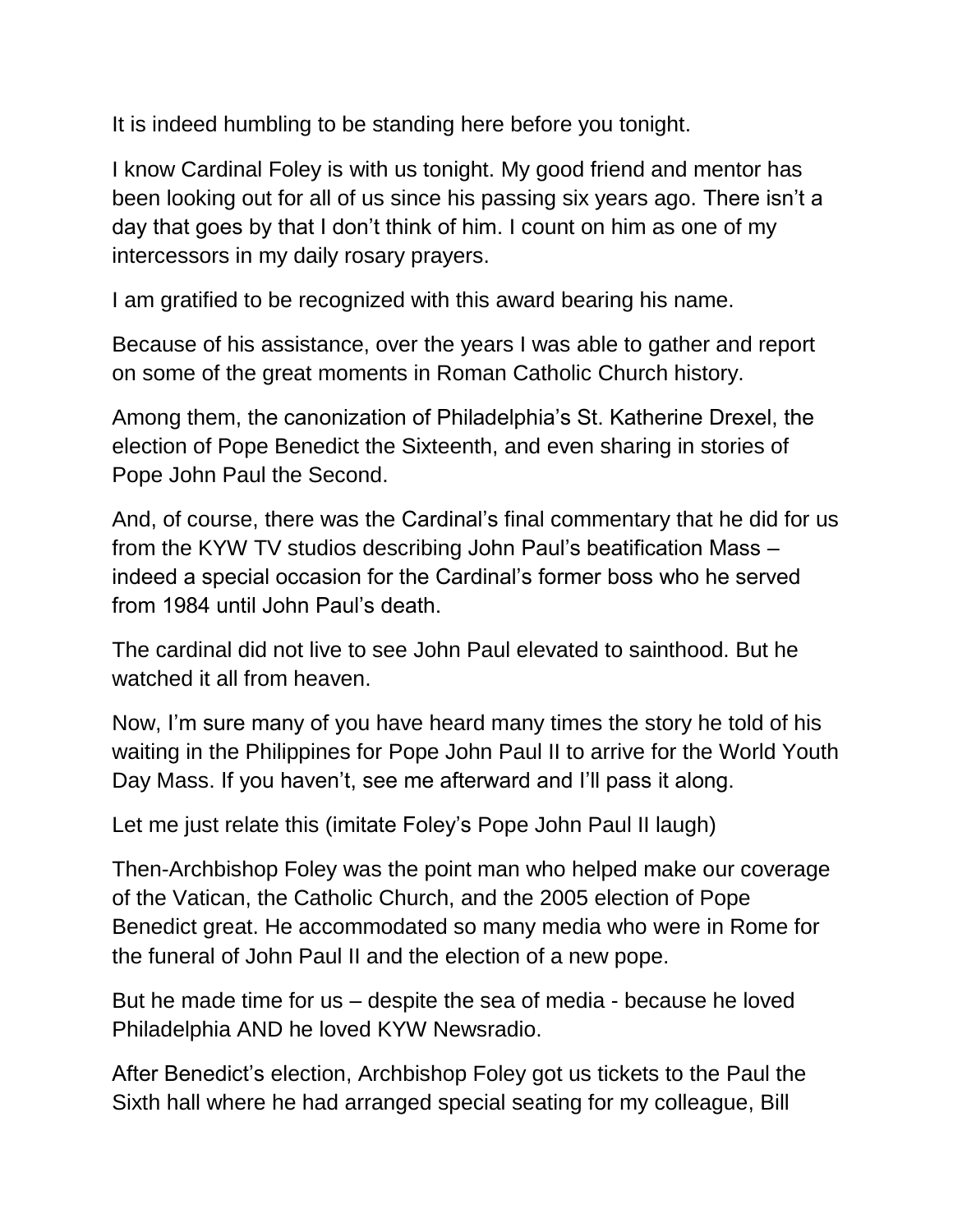Roswell, his wife, Kathy, and my wife, Sue, both of whom arrived in Rome just hours before Benedict was elected and witnessed history with us.

Okay, Paul the Sixth Hall – a day or so after Benedict was elected. And, where was my seat? In the elevated press gallery where there was an audio connection. I got up in this cramped space, barely able to move around. I could hardly see the new pope when he came out, but I could hear him.

After I got back down to the main floor, I hooked up with Bill and our wives and they told me what a wonderful experience it was to see the new pope so close up.

"Glad you all enjoyed it," I said. "I was stuck in a closet."

But it was all worth it because Archbishop Foley made it possible for me to do my job – get that clean audio.

I remember doing many stories about a variety of issues in the church with Archbishop, then Cardinal Foley over the years. He always answered our calls from Philadelphia.

Then, there was the story of Archbishop Foley's elevation to cardinal and his new role taking care of the shrines in the Holy Land.

Of course, what was MY first question?

"What about Christmas Midnight Mass? Are you still going to do the commentary?"

"Yes," Cardinal Foley said. "My new role doesn't change that."

The Ghost of Christmas Midnight Mass would continue to herald the arrival of a newborn king for millions around the world watching on TV each Christmas Eve. I was one of them.

And, then, a few years later, there was the stunning announcement that the Cardinal had decided after 25 years to retire from that labor of love.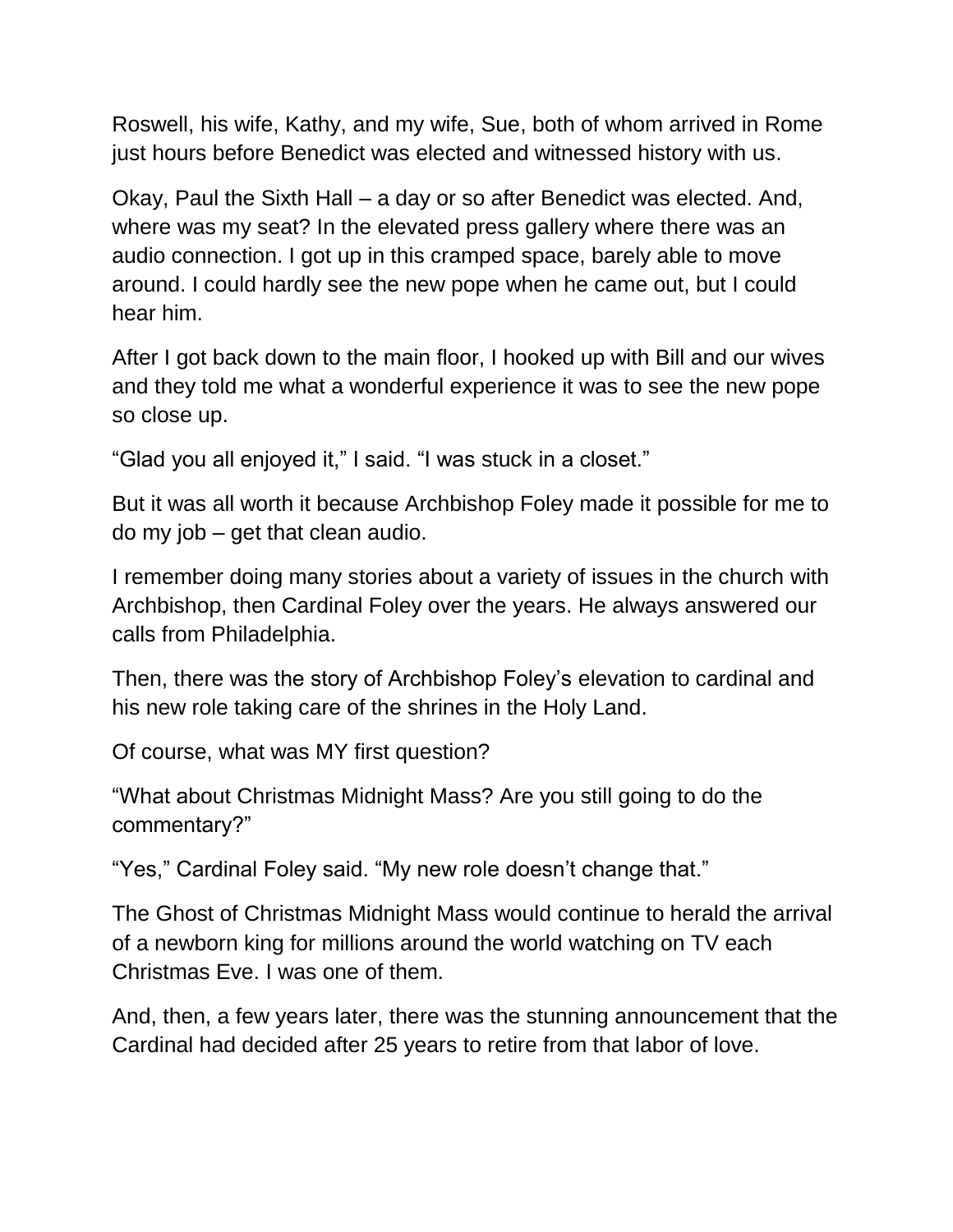He was so gracious in that telephone interview from Rome explaining his decision. It was a big story for us. And, I had the pleasure a few years later to meet and interview his successor, Msgr. Tom Powers.

There are so many people I'd like to thank now….we'll call this the Oscars part of the speech. Except, I won't have an orchestra playing a few notes to tell me my time is up.

First and foremost, I'd like to thank my parents – Bill and Joyce who are here tonight. (Would you please recognize them with a round of applause)

They are the ones who instilled in me the values and principles of faith and family.

My sister, Anne. I'm her older brother and just crossed that big 6-0 barrier last week. It's just a number, Anne.

Thanks, for being so supportive of my work and of all that life has held for us. And, for telling me that you do listen two, three, four times a day.

My son, Jordan, who just completed his ordeal for Scouting's Order of the Arrow organization up at the Hawk Mountain Scout Reservation, and is a few merit badges shy and a project for Eagle Scout.

His brother, Jonathan, couldn't be with us tonight because of work obligations. But he, too, is an Eagle Scout.

I wish my son, Josh, also an Eagle Scout who's living in Alexandria, VA, and daughter, Amy, who made me a grandfather seven months ago, could be here. But they have obligations, too. But, I want to publicly thank them for their love and support.

Did I mention Scouting is a big part of my life? Oh, wait, the presentation did.

I also want to thank Sue, the mother of my children, and a uniquely talented woman who took a lot of the pictures from Rome 2005 that you saw – except the one of us with the archbishop. She is missed, but not forgotten on this night.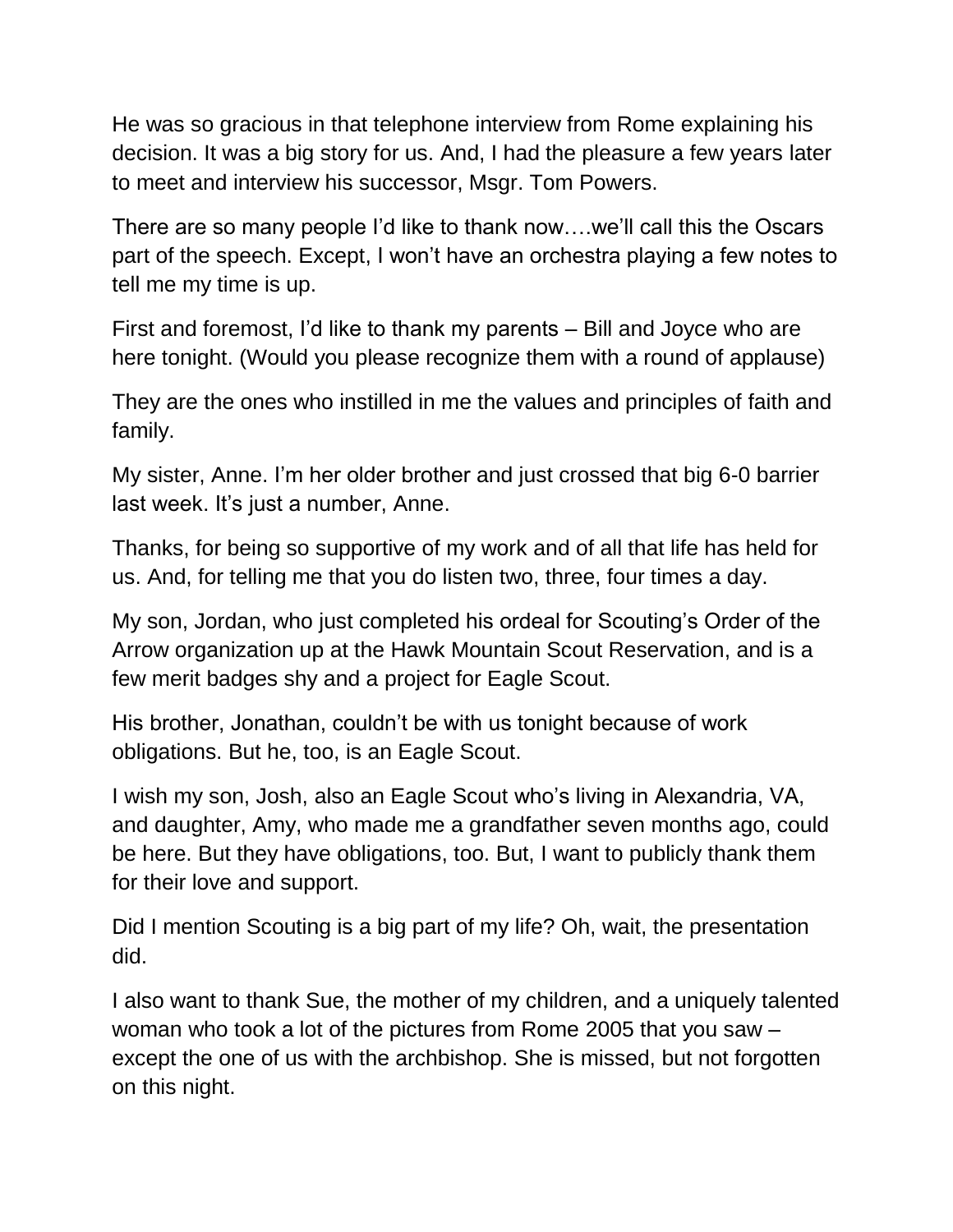Bill Roswell, who has been a long-time colleague and friend.

You can blame Bill for me being on KYW Newsradio. He was the one who convinced me to accept a full-time position at the station all those years ago.

I'm pleased to have Father Bill Seifert from St. Patrick's Church in Pottsville here tonight. He's a long-time friend, the deacon at my wedding, and the one who looked after me while I was at St. Pius X Seminary in the Scranton area with him for just a short time.

Yes, a little reveal here, I was in the seminary briefly studying for the Allentown Diocese all the way back in1975. He was ordained – me, well, here I am. God had other plans.

Father Gene Ritz is also here tonight from Berks Catholic High School in Reading. He is a good friend and on a fast-track to a canon law degree for service in the Diocese of Allentown.

And, special thanks to my long-time good friend, Jesuit Father Robert McTeigue, of the Maryland province who has been a confidante and a true brother. He came all the way from Buffalo to be here tonight.

There are so many others to thank, but I'd be here until midnight and some of us have to work tomorrow. For those of you who have helped me along my career path, took my calls, participated in stories – yes, you, too, Rocco – I want to express my deepest thanks and appreciation.

Let me share a very personal story about how I am convinced Cardinal Foley continues to watch over me and helped me from the heavenly kingdom.

As you know, we were blessed to have Pope Francis visit Philadelphia in September 2015.

He stayed right here at the seminary during what was a whirlwind weekend visit for the World Meeting of Families.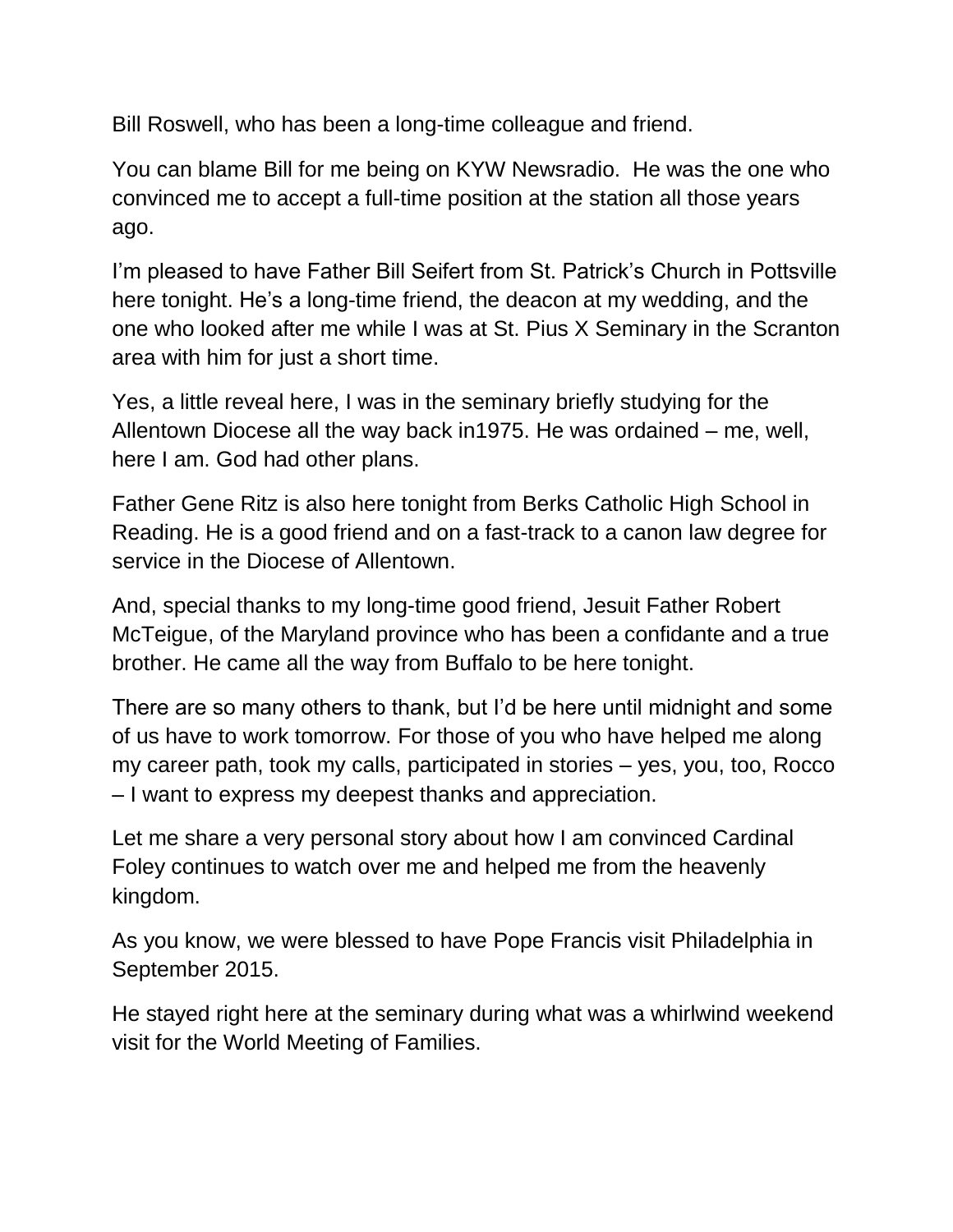I had the pleasure of working on Saturday night, the night of the Festival of Families on the Benjamin Franklin Parkway with another good friend, Father Felipe, who was our translator and knew Pope Francis from his days in Argentina.

But the marquee event of the weekend – was the pope's Sunday Mass on the parkway.

I can remember this vividly. Father Felipe, Bill Roswell our producer and engineer, and myself were ready to hit the air for what we at KYW Newsradio call live, wall-to-wall coverage of the Mass.

Father Felipe led us in prayer. And, we were ready to begin.

Or so I thought.

I sat there in those moments before it all began and, for the first time in my career, I froze.

I thought to myself, what am I doing here? I'm not worthy of doing this?

I was having doubts I could pull this off. I had everything ready…but….

And, I quickly paused and silently prayed to Cardinal Foley, asking him to give me the strength to perform this special task – as he would – and to do it for the greater honor and glory of God.

We hit the air and I am told it sounded flawless. I was so relieved we got through it successfully without technical issues, stumbles or complications.

I have never heard the audio of that entire Mass to this day. Bill, I have the CDs and I promise I will listen to them.

The next morning, our boss at KYW, Steve Butler, whom I also thank for the many opportunities I have had to cover so many events over the years, sat in our news staff meeting.

As he finished handing out the assignments, he paused and looked at me and said: "Do you have an announcement for us?"

I looked kind of dumbfounded and said, "Uh, what do you mean?"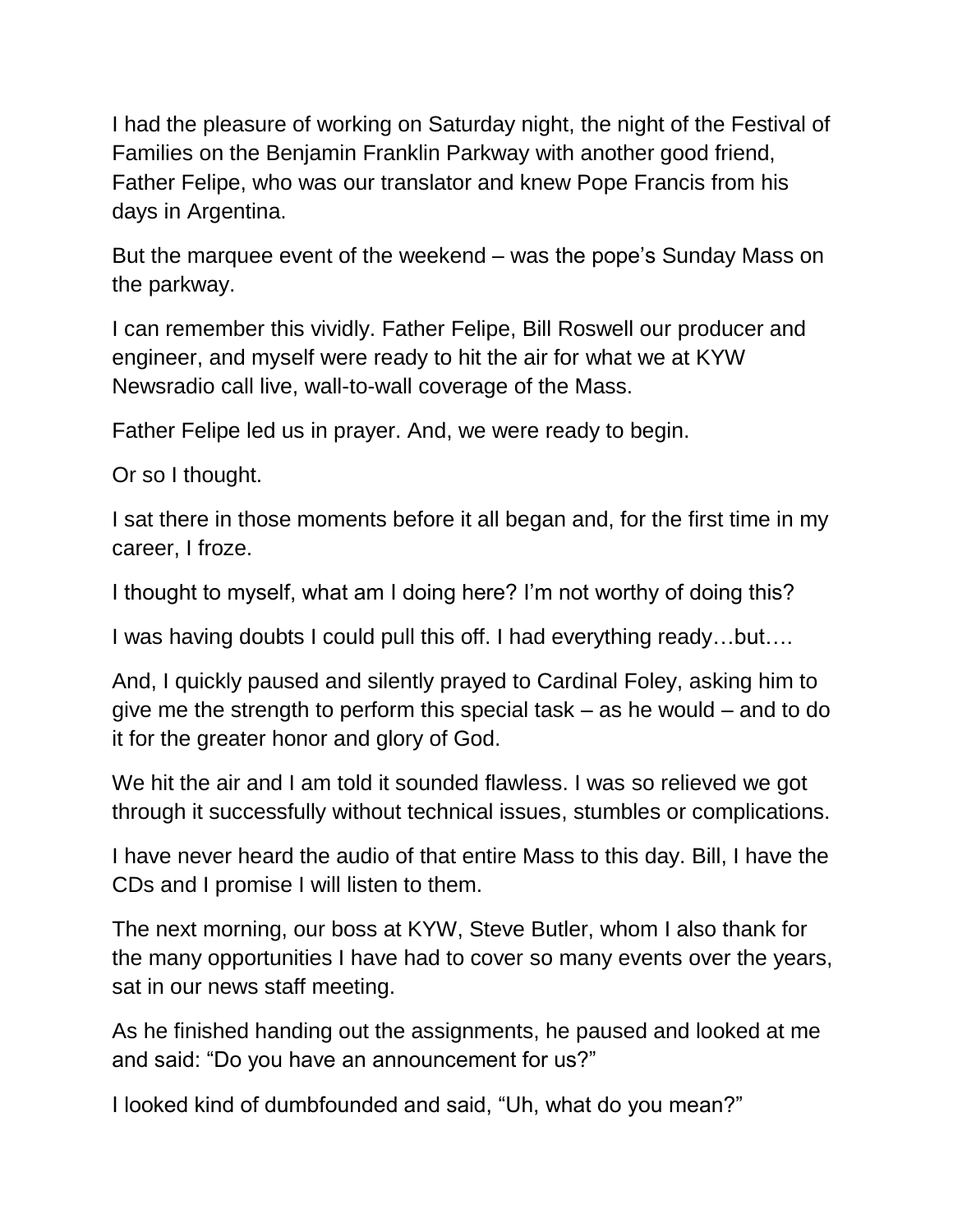Steve said: "When were you going to tell us you were leaving to go to Rome to pick up Cardinal Foley's role of doing the commentary for the Masses."

And, my colleagues applauded me. What a moment!

I told them, "No, I'm just fine here, thanks!"

As I conclude tonight, I'd like to leave you with some words of Cardinal Foley.

I was honored to be part of Cardinal Foley's last public appearance as he accepted the "Person of the Year of Award" from the Philadelphia Broadcast Pioneers organization.

He did so by a video message recorded and played just weeks before he left us.

If you'll allow me, I'd like to share with you what he said to us at that Broadcast Pioneers event.

He told us:

"While my work has been almost exclusively religious, I think you should all consider your work not necessarily as religious, but as sacred.

"You all have a special bond with the people to whom you communicate. You owe them respect, you should treat them with dignity, you should challenge them to goodness.

"You have a great opportunity to influence the lives of others. They look up to you.

"They look to you for information, for formation for inspiration.

"Please never fail to give them these types of encouragement, this sacred bond which should exist between you and your listeners and your viewers.

"And, as broadcast pioneers all of you - may you continue to bring people to truth and to love in a society which needs both."